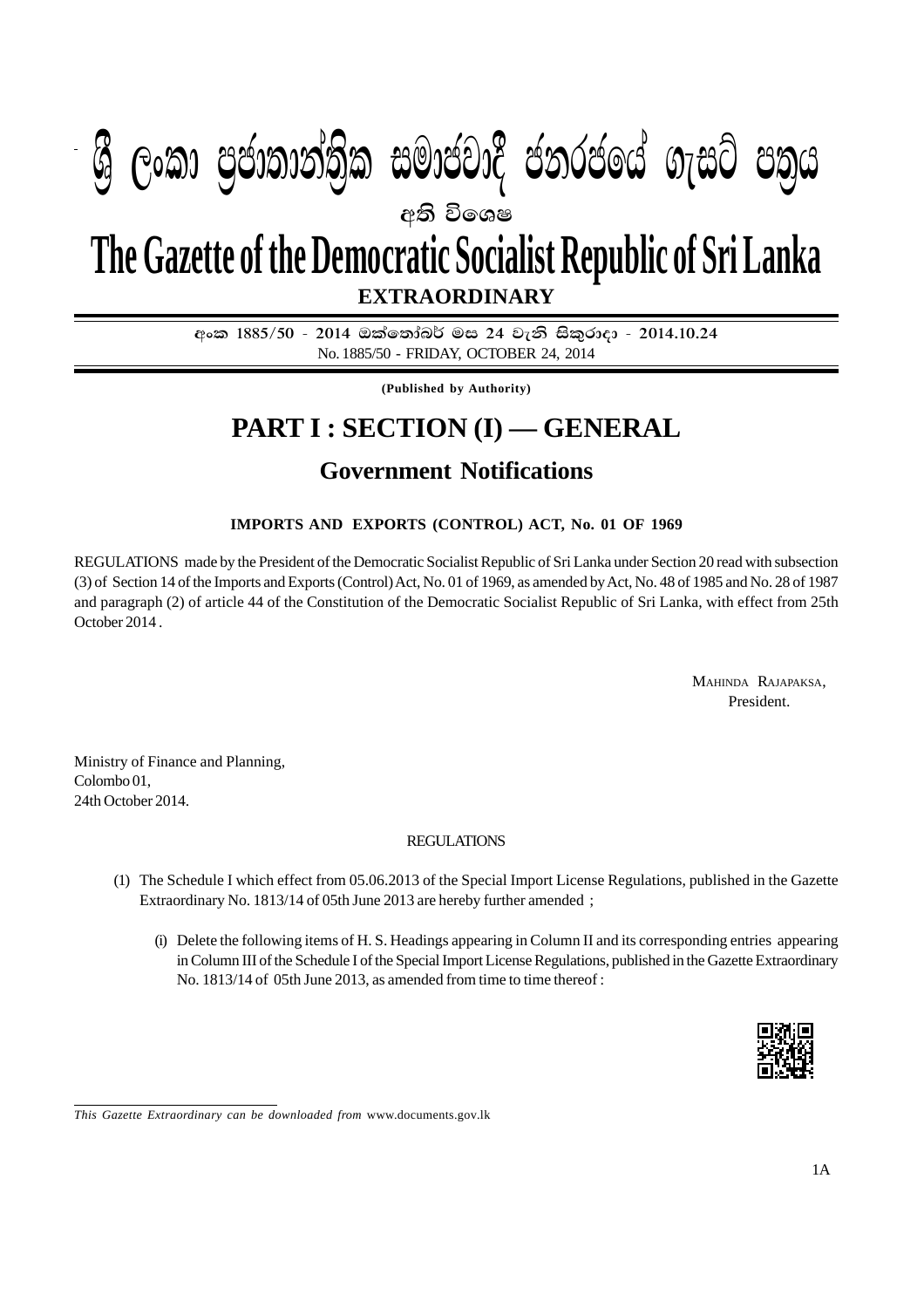#### $\rm I$  කොටස : ( $\rm I$ ) ඡෙදය - ශුී ලංකා පුජාතාන්තිුක සමාජවාදී ජනරජයේ අති විශෙෂ ගැසට් පතුය - 2014.10.24 PART I : SEC. (I) - GAZETTE EXTRAORDINARY OF THE DEMOCRATIC SOCIALIST REPUBLIC OF SRI LANKA - 24.10.2014 2A

| Column(I)<br>H.S. | Column (II)              |                | Column (III)                                                                                                                                              |
|-------------------|--------------------------|----------------|-----------------------------------------------------------------------------------------------------------------------------------------------------------|
| Heading           | H.S. Code                |                | Description                                                                                                                                               |
| 87.02             |                          |                | Motor vehicles for the transport of ten or more persons, including the driver                                                                             |
|                   | 8702.10                  | L,             | With compression-ignition internal combustion piston engine (diesel or semi-deisel):                                                                      |
|                   |                          | $- - -$        | Motor vehicles for the transport of less than 13 persons (adults) including the driver,<br>not more than three a half years old                           |
|                   | 8702.10.13               | ----           | Modified vehicles of heading 87.03, more than two years old                                                                                               |
|                   |                          | $- - -$        | Motor vehicles for the transport of less than 13 persons (adults) including the driver,<br>more than three and a half years old :                         |
|                   | 8702.10.21               | ----           | Modified vehicles of heading 87.03                                                                                                                        |
|                   | 8702.10.29               | ----           | Other                                                                                                                                                     |
|                   |                          | ---            | Motor vehicles for the transport of 13 or more persons (adults) but less than 20 persons<br>(adults) including the driver, not more than five years old : |
|                   | 8702.10.33               | ----           | Modified vehicles of heading 87.03, more than two years old                                                                                               |
|                   |                          | ---            | Motor vehicles for the transport of 13 or more persons (adults) but less than 20 persons<br>(adults) including the driver, more than five years old       |
|                   | 8702.10.41               | ----           | Modified vehicles of heading 87.03                                                                                                                        |
|                   | 8702.10.49               | ----           | Other                                                                                                                                                     |
|                   |                          | ---            | Other, not more than five years old :                                                                                                                     |
|                   | 8702.10.53               | ----           | Modified vehicles of heading 87.03, more than two years old                                                                                               |
|                   |                          | $- - -$        | Other, more than five years old                                                                                                                           |
|                   | 8702.10.61<br>8702.10.69 | ----           | Modified vehicles of heading 87.03<br>Other                                                                                                               |
|                   | 8702.90                  | $- - - -$<br>÷ | Other:                                                                                                                                                    |
|                   |                          | $- - -$        | Motor vehicles for the transport of less than 13 or more persons (adults) including the<br>driver, not than three and a half years old :                  |
|                   | 8702.90.13               | ----           | Modified vehicles of heading 87.03 more than two years old :                                                                                              |
|                   |                          |                | Motor vehicles for the transport of less than 13 persons (adults) including the driver,<br>more than three and a half years old :                         |
|                   | 8702.90.21               | ----           | Modified vehicles of heading 87.03                                                                                                                        |
|                   | 8702.90.29               | ----           | Other                                                                                                                                                     |
|                   |                          | $- - -$        | Motor vehicles for the transport of 13 or more persons (adults) but less than 20 persons<br>(adults) including the driver, not more than five years old : |
|                   | 8702.90.33               | ----           | Modified vehicles of heading 87.03, more than two years old                                                                                               |
|                   |                          | $- - -$        | Motor vehicles for the transport of 13 or more persons (adults) but less than 20 persons<br>(adults) including the driver, more than five years old:      |
|                   | 8702.90.41               | ----           | Modified vehicles of heading 87.03                                                                                                                        |
|                   | 8702.90.49               | ----           | Other                                                                                                                                                     |
|                   |                          | $- - -$        | Other, not more than five years old                                                                                                                       |
|                   | 8702.90.53               | ----           | Modified vehicles of heading 87.03, more than two years old                                                                                               |
|                   |                          | ---            | Other, more than five years old                                                                                                                           |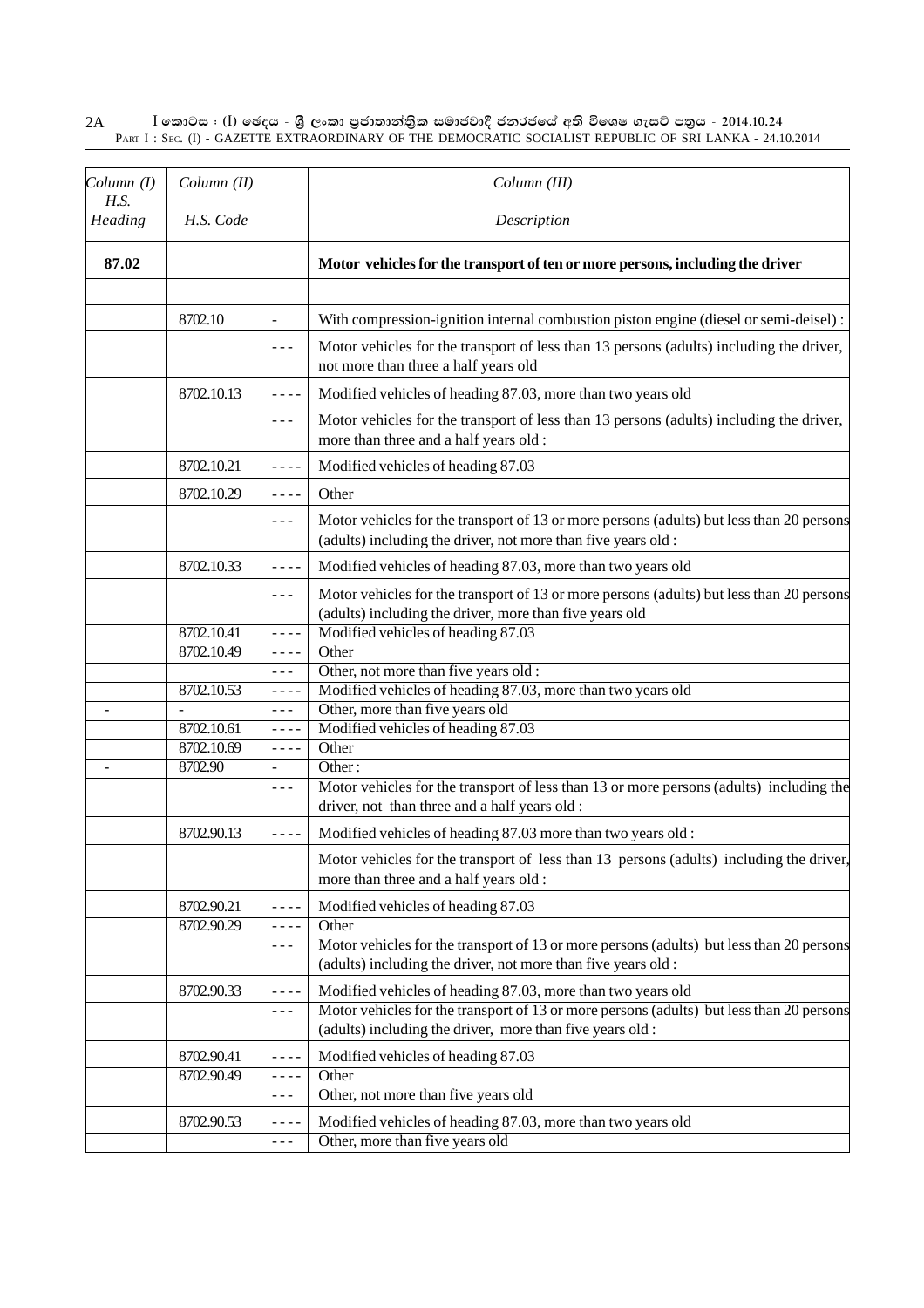$\rm I$  කොටස : ( $\rm I$ ) ඡෙදය - ශුී ලංකා පුජාතාන්තිුක සමාජවාදී ජනරජයේ අති විශෙෂ ගැසට් පතුය - 2014.10.24 PART I : SEC. (I) - GAZETTE EXTRAORDINARY OF THE DEMOCRATIC SOCIALIST REPUBLIC OF SRI LANKA - 24.10.2014 3A

| Column(I)       | Column (II) |                                                                                                                                                                                                                                                                                                                                                                                              | Column (III)                                                                                                                                                                                                                                                                                                |
|-----------------|-------------|----------------------------------------------------------------------------------------------------------------------------------------------------------------------------------------------------------------------------------------------------------------------------------------------------------------------------------------------------------------------------------------------|-------------------------------------------------------------------------------------------------------------------------------------------------------------------------------------------------------------------------------------------------------------------------------------------------------------|
| H.S.<br>Heading | H.S. Code   |                                                                                                                                                                                                                                                                                                                                                                                              | Description                                                                                                                                                                                                                                                                                                 |
|                 | 8702.90.61  |                                                                                                                                                                                                                                                                                                                                                                                              | Modified vehicles of heading 87.03                                                                                                                                                                                                                                                                          |
|                 | 8702.90.69  | $\sim$ $\sim$ $\sim$ $\sim$                                                                                                                                                                                                                                                                                                                                                                  | Other                                                                                                                                                                                                                                                                                                       |
|                 |             |                                                                                                                                                                                                                                                                                                                                                                                              |                                                                                                                                                                                                                                                                                                             |
| 87.05           |             |                                                                                                                                                                                                                                                                                                                                                                                              | Special purpose motor vehicles, other than those principally designed for the<br>trans port of persons or goods (for example, breakdown lorries, crane lorries, fire<br>fighting vehicles, concrete-mixer lorries, road sweeper lorries, spraying lorries,<br>mobile work shops, mobile radiological units) |
|                 | 8705.20     |                                                                                                                                                                                                                                                                                                                                                                                              | Mobile drilling derricks:                                                                                                                                                                                                                                                                                   |
|                 | 8705.20.20  | $\sim$ $\sim$ $\sim$                                                                                                                                                                                                                                                                                                                                                                         | More than seven years old                                                                                                                                                                                                                                                                                   |
|                 | 8705.30     | $\overline{\phantom{a}}$                                                                                                                                                                                                                                                                                                                                                                     | Fire fighting vehicles :                                                                                                                                                                                                                                                                                    |
|                 | 8705.30.20  | $\frac{1}{2} \frac{1}{2} \frac{1}{2} \frac{1}{2} \frac{1}{2} \frac{1}{2} \frac{1}{2} \frac{1}{2} \frac{1}{2} \frac{1}{2} \frac{1}{2} \frac{1}{2} \frac{1}{2} \frac{1}{2} \frac{1}{2} \frac{1}{2} \frac{1}{2} \frac{1}{2} \frac{1}{2} \frac{1}{2} \frac{1}{2} \frac{1}{2} \frac{1}{2} \frac{1}{2} \frac{1}{2} \frac{1}{2} \frac{1}{2} \frac{1}{2} \frac{1}{2} \frac{1}{2} \frac{1}{2} \frac{$ | More than seven years old                                                                                                                                                                                                                                                                                   |
|                 | 8705.90     |                                                                                                                                                                                                                                                                                                                                                                                              | Other:                                                                                                                                                                                                                                                                                                      |
|                 |             | $\frac{1}{2} \frac{1}{2} \frac{1}{2} \frac{1}{2} \frac{1}{2} \frac{1}{2} \frac{1}{2} \frac{1}{2} \frac{1}{2} \frac{1}{2} \frac{1}{2} \frac{1}{2} \frac{1}{2} \frac{1}{2} \frac{1}{2} \frac{1}{2} \frac{1}{2} \frac{1}{2} \frac{1}{2} \frac{1}{2} \frac{1}{2} \frac{1}{2} \frac{1}{2} \frac{1}{2} \frac{1}{2} \frac{1}{2} \frac{1}{2} \frac{1}{2} \frac{1}{2} \frac{1}{2} \frac{1}{2} \frac{$ | Mobile workshops                                                                                                                                                                                                                                                                                            |
|                 | 8705.90.12  | $- - - -$                                                                                                                                                                                                                                                                                                                                                                                    | More than seven years old                                                                                                                                                                                                                                                                                   |
|                 |             | $\sim$ $\sim$ $\sim$                                                                                                                                                                                                                                                                                                                                                                         | Gully bowzers equipped with suction pumps for extracting sewage water/wastes :                                                                                                                                                                                                                              |
|                 | 8705.90.22  | $\frac{1}{2} \frac{1}{2} \frac{1}{2} \frac{1}{2} \frac{1}{2} \frac{1}{2} \frac{1}{2} \frac{1}{2} \frac{1}{2} \frac{1}{2} \frac{1}{2} \frac{1}{2} \frac{1}{2} \frac{1}{2} \frac{1}{2} \frac{1}{2} \frac{1}{2} \frac{1}{2} \frac{1}{2} \frac{1}{2} \frac{1}{2} \frac{1}{2} \frac{1}{2} \frac{1}{2} \frac{1}{2} \frac{1}{2} \frac{1}{2} \frac{1}{2} \frac{1}{2} \frac{1}{2} \frac{1}{2} \frac{$ | More than seven years old                                                                                                                                                                                                                                                                                   |
|                 |             | $\frac{1}{2} \frac{1}{2} \frac{1}{2} \frac{1}{2} \frac{1}{2} \frac{1}{2} \frac{1}{2} \frac{1}{2} \frac{1}{2} \frac{1}{2} \frac{1}{2} \frac{1}{2} \frac{1}{2} \frac{1}{2} \frac{1}{2} \frac{1}{2} \frac{1}{2} \frac{1}{2} \frac{1}{2} \frac{1}{2} \frac{1}{2} \frac{1}{2} \frac{1}{2} \frac{1}{2} \frac{1}{2} \frac{1}{2} \frac{1}{2} \frac{1}{2} \frac{1}{2} \frac{1}{2} \frac{1}{2} \frac{$ | Other                                                                                                                                                                                                                                                                                                       |
|                 | 8705.90.92  | $\frac{1}{2} \frac{1}{2} \frac{1}{2} \frac{1}{2} \frac{1}{2} \frac{1}{2} \frac{1}{2} \frac{1}{2} \frac{1}{2} \frac{1}{2} \frac{1}{2} \frac{1}{2} \frac{1}{2} \frac{1}{2} \frac{1}{2} \frac{1}{2} \frac{1}{2} \frac{1}{2} \frac{1}{2} \frac{1}{2} \frac{1}{2} \frac{1}{2} \frac{1}{2} \frac{1}{2} \frac{1}{2} \frac{1}{2} \frac{1}{2} \frac{1}{2} \frac{1}{2} \frac{1}{2} \frac{1}{2} \frac{$ | More than seven years old                                                                                                                                                                                                                                                                                   |
| 87.11           |             |                                                                                                                                                                                                                                                                                                                                                                                              | Motorcycles (including mopeds) and cycles fitted with an auxiliary motor, with or                                                                                                                                                                                                                           |
|                 |             |                                                                                                                                                                                                                                                                                                                                                                                              | without side-cars ; side-cars                                                                                                                                                                                                                                                                               |
|                 |             |                                                                                                                                                                                                                                                                                                                                                                                              |                                                                                                                                                                                                                                                                                                             |
|                 | 8711.10     | $\overline{\phantom{a}}$                                                                                                                                                                                                                                                                                                                                                                     | With reciprocating internal combustion piston engine of a cylinder capacity not<br>exceeding 50 cc:                                                                                                                                                                                                         |
|                 | 8711.10.20  | $\sim$ $\sim$ $\sim$                                                                                                                                                                                                                                                                                                                                                                         | More than three years old                                                                                                                                                                                                                                                                                   |
|                 | 8711.20     |                                                                                                                                                                                                                                                                                                                                                                                              | With reciprocating internal combustion piston engine of a cylinder capacity exceeding                                                                                                                                                                                                                       |
|                 |             |                                                                                                                                                                                                                                                                                                                                                                                              | 50 cc but not exceeding 250 cc:                                                                                                                                                                                                                                                                             |
|                 | 8711.20.20  | $\frac{1}{2} \frac{1}{2} \frac{1}{2} \frac{1}{2} \frac{1}{2} \frac{1}{2} \frac{1}{2} \frac{1}{2} \frac{1}{2} \frac{1}{2} \frac{1}{2} \frac{1}{2} \frac{1}{2} \frac{1}{2} \frac{1}{2} \frac{1}{2} \frac{1}{2} \frac{1}{2} \frac{1}{2} \frac{1}{2} \frac{1}{2} \frac{1}{2} \frac{1}{2} \frac{1}{2} \frac{1}{2} \frac{1}{2} \frac{1}{2} \frac{1}{2} \frac{1}{2} \frac{1}{2} \frac{1}{2} \frac{$ | Exceeding 50 cc but not exceeding 200 cc, more than three years old                                                                                                                                                                                                                                         |
|                 | 8711.20.40  | $\frac{1}{2} \frac{1}{2} \frac{1}{2} \frac{1}{2} \frac{1}{2} \frac{1}{2} \frac{1}{2} \frac{1}{2} \frac{1}{2} \frac{1}{2} \frac{1}{2} \frac{1}{2} \frac{1}{2} \frac{1}{2} \frac{1}{2} \frac{1}{2} \frac{1}{2} \frac{1}{2} \frac{1}{2} \frac{1}{2} \frac{1}{2} \frac{1}{2} \frac{1}{2} \frac{1}{2} \frac{1}{2} \frac{1}{2} \frac{1}{2} \frac{1}{2} \frac{1}{2} \frac{1}{2} \frac{1}{2} \frac{$ | Other, more than three years old                                                                                                                                                                                                                                                                            |
|                 | 8711.30     |                                                                                                                                                                                                                                                                                                                                                                                              | With reciprocating internal combustion piston engine of a cylinder capacity                                                                                                                                                                                                                                 |
|                 |             |                                                                                                                                                                                                                                                                                                                                                                                              | exceeding 250 cc but not exceeding 500 cc:                                                                                                                                                                                                                                                                  |
|                 | 8711.30.90  | $\frac{1}{2}$                                                                                                                                                                                                                                                                                                                                                                                | Other                                                                                                                                                                                                                                                                                                       |
|                 | 8711.40     | $\overline{a}$                                                                                                                                                                                                                                                                                                                                                                               | With reciprocating internal combustion piston engine of a cylinder capacity                                                                                                                                                                                                                                 |
|                 |             |                                                                                                                                                                                                                                                                                                                                                                                              | exceeding 500 cc but not exceeding 800 cc:                                                                                                                                                                                                                                                                  |
|                 | 8711.50     |                                                                                                                                                                                                                                                                                                                                                                                              | With reciprocating internal combustion piston engine of a cylinder capacity                                                                                                                                                                                                                                 |
|                 |             |                                                                                                                                                                                                                                                                                                                                                                                              | exceeding 800 cc                                                                                                                                                                                                                                                                                            |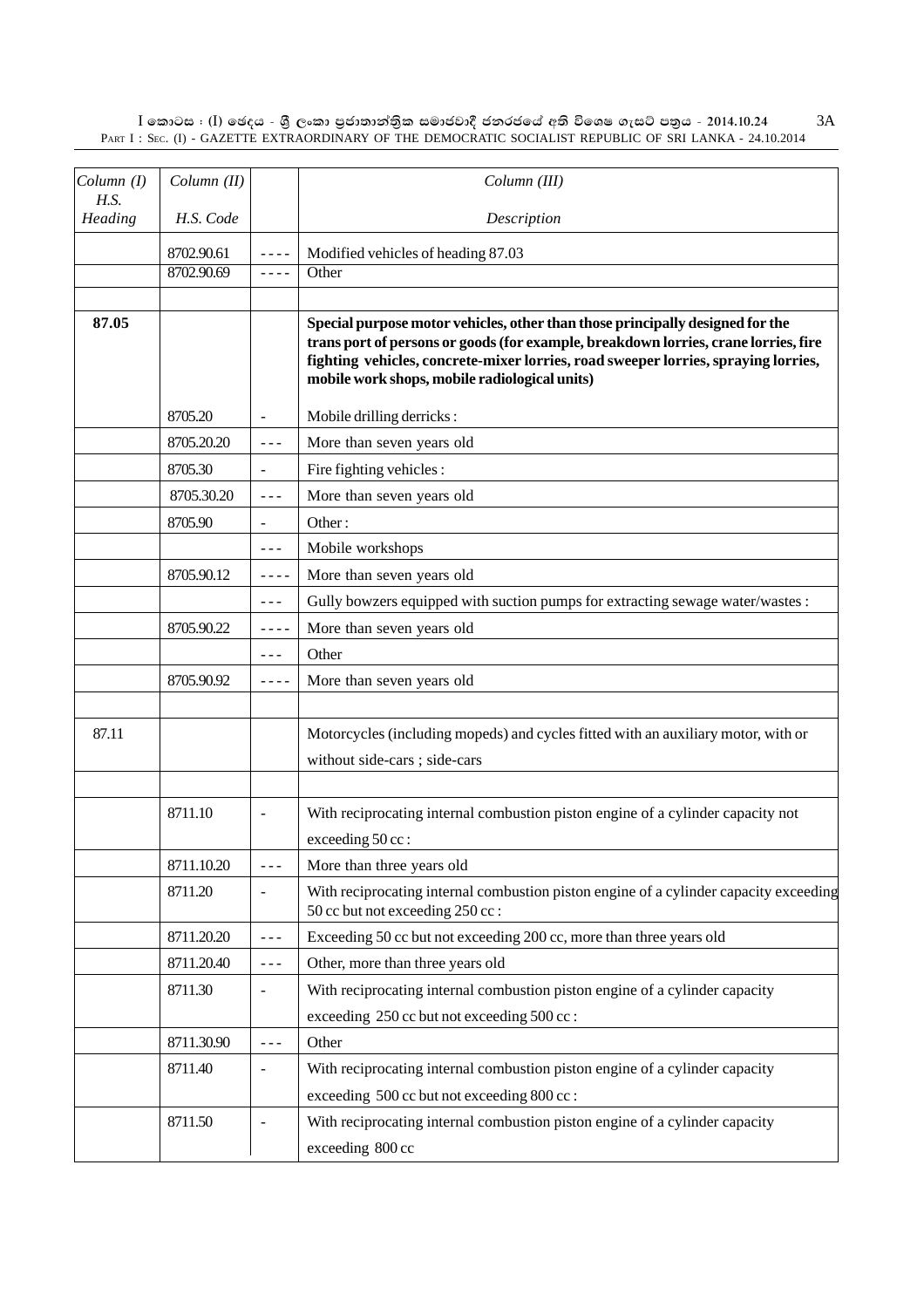### $I$  කොටස : (I) ඡෙදය - ශුී ලංකා පුජාතාන්තිුක සමාජවාදී ජනරජයේ අති විශෙෂ ගැසට් පතුය - 2014.10.24 PART I : SEC. (I) - GAZETTE EXTRAORDINARY OF THE DEMOCRATIC SOCIALIST REPUBLIC OF SRI LANKA - 24.10.2014 4A

(ii) Insert the following items of H. S. Heading appearing in Column II and its corresponding entries appearing in Column III of the Schedule I of the Special Import License Regulations, published in the Gazette Extraordinary No. 1813/14 of 05th June 2013, as amended from time to time thereof :

| Column (I)<br>H.S. | Column (II) |                                                                                                                                                                                                                                                                                                                                                                                              | Column (III)                                                                                                                                             |
|--------------------|-------------|----------------------------------------------------------------------------------------------------------------------------------------------------------------------------------------------------------------------------------------------------------------------------------------------------------------------------------------------------------------------------------------------|----------------------------------------------------------------------------------------------------------------------------------------------------------|
| Heading            | H.S. Code   |                                                                                                                                                                                                                                                                                                                                                                                              | Description                                                                                                                                              |
| 87.02              |             |                                                                                                                                                                                                                                                                                                                                                                                              | Motor vehicles for the transport of ten or more persons, including the driver.                                                                           |
|                    |             |                                                                                                                                                                                                                                                                                                                                                                                              |                                                                                                                                                          |
|                    | 8702.10     |                                                                                                                                                                                                                                                                                                                                                                                              | With compression-ignition internal combustion piston enigne (diesel or semi-diesel)                                                                      |
|                    |             | ---                                                                                                                                                                                                                                                                                                                                                                                          | Motor vehicles for the transport of less than 13 perons (adults) including the<br>driver, not more than three and a half years old :                     |
|                    | 8702.10.13  |                                                                                                                                                                                                                                                                                                                                                                                              | Modified vehicles of heading 87.03, more than two years old                                                                                              |
|                    |             | $\sim$ $\sim$ $\sim$                                                                                                                                                                                                                                                                                                                                                                         | Motor vehicles for the transport of less than 13 perons (adults) including the driver,<br>more than three and a half years old :                         |
|                    | 8702.10.21  |                                                                                                                                                                                                                                                                                                                                                                                              | Modified vehicles of heading 87.03                                                                                                                       |
|                    | 8702.10.29  | $- - - -$                                                                                                                                                                                                                                                                                                                                                                                    | Other                                                                                                                                                    |
|                    |             | $- - -$                                                                                                                                                                                                                                                                                                                                                                                      | Motor vehicles for the transport of 13 or more perons (adults) but less than 25 persons<br>(adults) including the driver, not more than five years old : |
|                    | 8702.10.33  |                                                                                                                                                                                                                                                                                                                                                                                              | Modified vehicles of heading 87.03, more than two years old                                                                                              |
|                    |             | $- - -$                                                                                                                                                                                                                                                                                                                                                                                      | Motor vehicles for the transport of 13 or more persons (adults) but less than 25 persons<br>(adults) including the driver, more than five years old      |
|                    | 8702.10.41  | ----                                                                                                                                                                                                                                                                                                                                                                                         | Modified vehicles of heading 87.03                                                                                                                       |
|                    | 8702.10.49  | $- - - -$                                                                                                                                                                                                                                                                                                                                                                                    | Other                                                                                                                                                    |
|                    |             | $\frac{1}{2} \frac{1}{2} \frac{1}{2} \frac{1}{2} \frac{1}{2} \frac{1}{2} \frac{1}{2} \frac{1}{2} \frac{1}{2} \frac{1}{2} \frac{1}{2} \frac{1}{2} \frac{1}{2} \frac{1}{2} \frac{1}{2} \frac{1}{2} \frac{1}{2} \frac{1}{2} \frac{1}{2} \frac{1}{2} \frac{1}{2} \frac{1}{2} \frac{1}{2} \frac{1}{2} \frac{1}{2} \frac{1}{2} \frac{1}{2} \frac{1}{2} \frac{1}{2} \frac{1}{2} \frac{1}{2} \frac{$ | Other, not more than five years old :                                                                                                                    |
|                    | 8702.10.53  | $- - -$                                                                                                                                                                                                                                                                                                                                                                                      | Modified vehicles of heading 87.03, more than two years old                                                                                              |
|                    |             | $- - -$                                                                                                                                                                                                                                                                                                                                                                                      | Other, more than five years old                                                                                                                          |
|                    | 8702.10.61  | $- - - -$                                                                                                                                                                                                                                                                                                                                                                                    | Modified vehicles of heading 87.03                                                                                                                       |
|                    | 8702.10.69  | $\frac{1}{2}$                                                                                                                                                                                                                                                                                                                                                                                | Other                                                                                                                                                    |
|                    | 8702.90     |                                                                                                                                                                                                                                                                                                                                                                                              | Other:                                                                                                                                                   |
|                    |             | ---                                                                                                                                                                                                                                                                                                                                                                                          | Motor vehicles for the transport of less than 13 persons (adults) including the driver,<br>not more than three and a half years old                      |
|                    | 8702.90.13  | $- - - -$                                                                                                                                                                                                                                                                                                                                                                                    | Modified vehicles of heading 87.03, more than two years old                                                                                              |
|                    |             |                                                                                                                                                                                                                                                                                                                                                                                              |                                                                                                                                                          |
|                    |             | ---                                                                                                                                                                                                                                                                                                                                                                                          | Motor vehicles for the transport of less than 13 persons (adults) including the driver,<br>more than three and a half years old                          |
|                    | 8702.90.21  | ----                                                                                                                                                                                                                                                                                                                                                                                         | Modified vehicles of heading 87.03                                                                                                                       |
|                    | 8702.90.29  | ----                                                                                                                                                                                                                                                                                                                                                                                         | Other                                                                                                                                                    |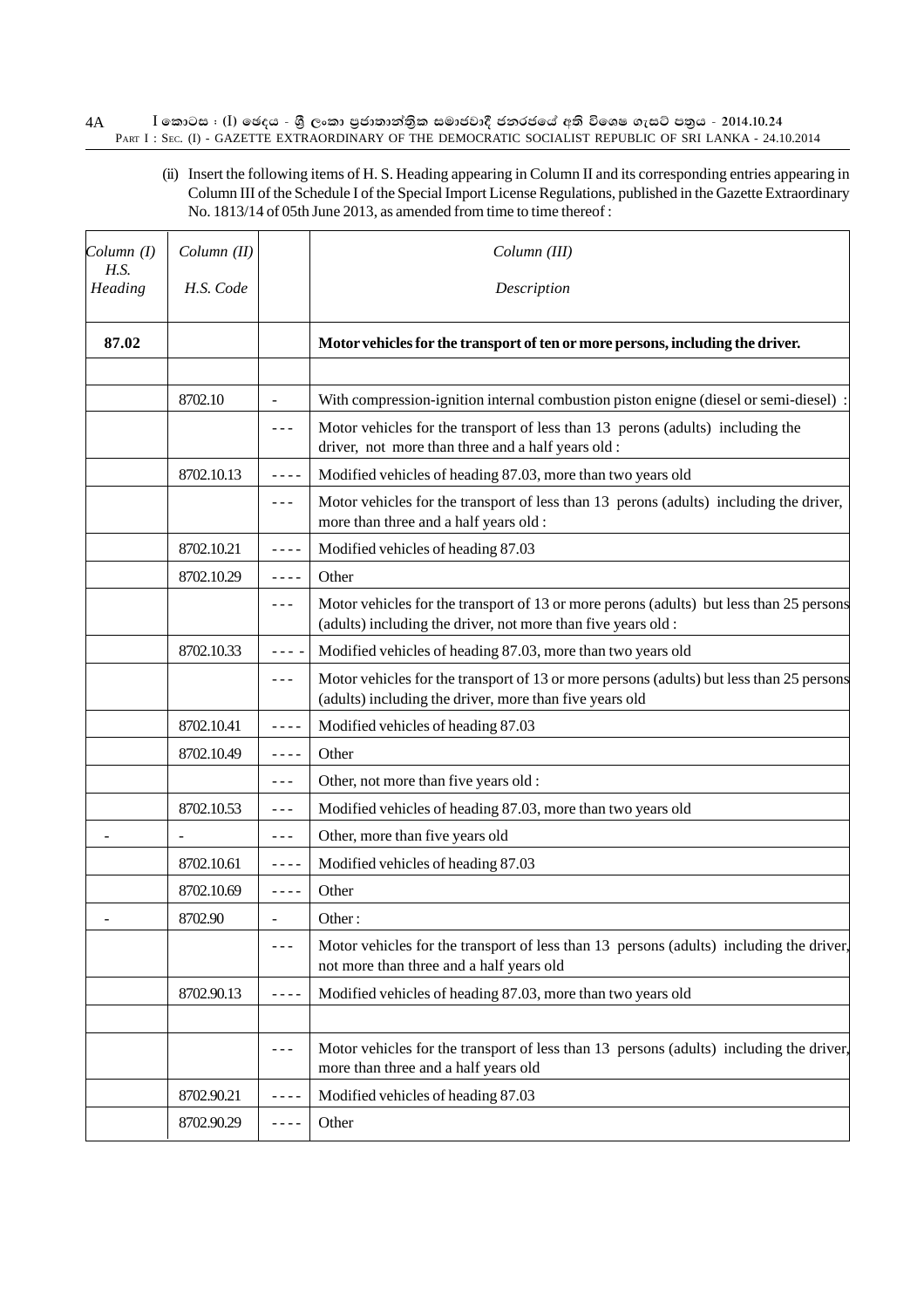$\rm I$  කොටස : ( $\rm I$ ) ඡෙදය - ශුී ලංකා පුජාතාන්තිුක සමාජවාදී ජනරජයේ අති විශෙෂ ගැසට් පතුය - 2014.10.24 PART I : SEC. (I) - GAZETTE EXTRAORDINARY OF THE DEMOCRATIC SOCIALIST REPUBLIC OF SRI LANKA - 24.10.2014 5A

| Column(I)<br>H.S. | Column (II) |                          | Column (III)                                                                                                                                                                                                                                                                                               |
|-------------------|-------------|--------------------------|------------------------------------------------------------------------------------------------------------------------------------------------------------------------------------------------------------------------------------------------------------------------------------------------------------|
| Heading           | H.S. Code   |                          | Description                                                                                                                                                                                                                                                                                                |
|                   |             |                          | Motor vehicles for the transport of 13 or more persons (adults) but less than 25<br>persons (adults) including the driver, not more than five years old                                                                                                                                                    |
|                   | 8702.90.33  | $- - - -$                | Modified vehicles of heading 87.03, more than two years old                                                                                                                                                                                                                                                |
|                   |             | $- - -$                  | Motor vehicles for the transport of 13 or more persons (adults) but less than 25<br>persons (adults) including the driver, more than five years old                                                                                                                                                        |
|                   | 8702.90.41  | $- - - -$                | Modified vehicles of heading 87.03                                                                                                                                                                                                                                                                         |
|                   | 8702.90.49  | $- - - -$                | Other                                                                                                                                                                                                                                                                                                      |
|                   |             | $- - -$                  | Other, not more than five years old :                                                                                                                                                                                                                                                                      |
|                   | 8702.10.53  | $- - - -$                | Modified vehicles of heading 87.03, more than two years old                                                                                                                                                                                                                                                |
|                   |             | ---                      | Other, more than five years old                                                                                                                                                                                                                                                                            |
|                   | 8702.10.61  | $- - -$                  | Modified vehicles of heading 87.03                                                                                                                                                                                                                                                                         |
|                   | 8702.10.69  | $- - - -$                | Other                                                                                                                                                                                                                                                                                                      |
|                   |             |                          |                                                                                                                                                                                                                                                                                                            |
| 87.05             |             |                          | Special purpose motor vehicles, other than those principally designed for the transport<br>of persons of goods (for example, breakdown lorries, crane lorries, fire fighting<br>vehicles, concrete-mixer lorries, road sweeper lorries, spraying lorries, mobile work<br>shops, mobile radiological units) |
|                   | 8705.10     | $\blacksquare$           | Crane lorries                                                                                                                                                                                                                                                                                              |
|                   | 8705.10.20  | $- - -$                  | More than seven years old                                                                                                                                                                                                                                                                                  |
|                   | 8705.20     | $\overline{\phantom{a}}$ | Mobile drilling derricks:                                                                                                                                                                                                                                                                                  |
|                   | 8705.20.20  | $- - -$                  | More than seven years old                                                                                                                                                                                                                                                                                  |
|                   | 8705.30     | $\overline{\phantom{a}}$ | Fire fighting vehicles :                                                                                                                                                                                                                                                                                   |
|                   | 8705.30.20  | ---                      | More than seven years old                                                                                                                                                                                                                                                                                  |
|                   | 8705.40     |                          | Concrete-mixer lorries                                                                                                                                                                                                                                                                                     |
|                   | 8705.40.20  |                          | More than seven years old                                                                                                                                                                                                                                                                                  |
|                   | 8705.90     |                          | Other:                                                                                                                                                                                                                                                                                                     |
|                   |             | $- - -$                  | Mobile workshops                                                                                                                                                                                                                                                                                           |
|                   | 8705.90.12  | ----                     | More than seven years old                                                                                                                                                                                                                                                                                  |
|                   |             | ---                      | Gully bowzers equipped with suction pumps for extracting sewage water/wastes :                                                                                                                                                                                                                             |
|                   | 8705.90.22  | ----                     | More than seven years old                                                                                                                                                                                                                                                                                  |
|                   |             | - - -                    | Other                                                                                                                                                                                                                                                                                                      |
|                   | 8705.90.92  | ----                     | More than seven years old                                                                                                                                                                                                                                                                                  |
|                   |             |                          |                                                                                                                                                                                                                                                                                                            |
| 87.11             |             |                          | Motocycles (including mopeds) and cycles fitted with an auxiliary motor, with or<br>without side-cars; side-cars.                                                                                                                                                                                          |